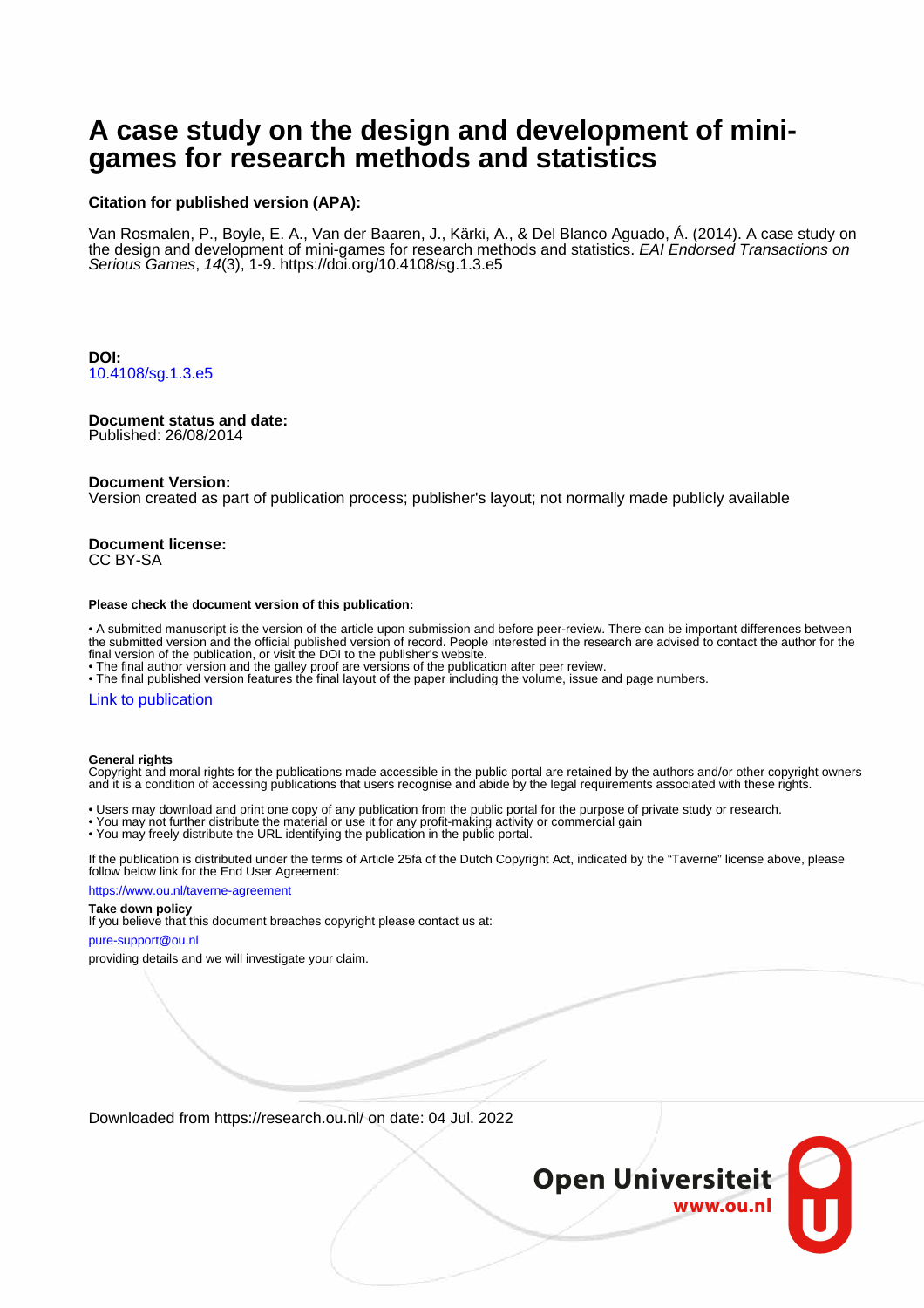# **A case study on the design and development of minigames for research methods and statistics**

P. Van Rosmalen<sup>1[,\\*](#page-1-0)</sup>, E.A. Boyle<sup>2</sup>, J. Van der Baaren<sup>1</sup>, A.I. Kärki<sup>3</sup>, Ángel del Blanco Aguado<sup>4</sup>

<sup>1</sup>Welten Institute, Faculty of Psychology and Educational Sciences, Open University of the Netherlands, P.O.Box 2960, 6401 DL Heerlen, The Netherlands

 $^{2}$ School of Social Sciences, University of the West of Scotland, Paisley, United Kingdom  $^{3}$ Setelunte University of Applied Sciences, Meanighaplety 10, 28500 Beri, Einland

 $3$ Satakunta University of Applied Sciences, Maamiehenkatu 10, 28500 Pori, Finland

<sup>4</sup>Universidad Complutense de Madrid, Madrid, Spain

# **Abstract**

Research methodology involves logical reasoning and critical thinking skills which are core competences in developing a more sophisticated understanding of the world. Acquiring expertise in research methods and statistics is not easy and poses a significant challenge for many students. The subject material is challenging because it is highly abstract and complex and requires the coordination of different but inter-related knowledge and skills that are all necessary to develop a coherent and usable skills base in this area. Additionally, while many students embrace research methods enthusiastically, others find the area dry, abstract and boring. In this paper we discuss the design and the first evaluation of a set of mini-games to practice research methods. Games are considered to be engaging and allow students to test out scenarios which provide concrete examples in a way that they typically only do once they are out in the field. The design of a game is a complex task. First, we describe how we used cognitive task analysis to identify the knowledge and competences required to develop a comprehensive and usable understanding of research methods. Next, we describe the games designed and how 4C-ID, an instructional design model, was used to underpin the games with a sound instructional design basis. Finally, the evaluation approach is discussed and how the findings of the first evaluation phase were used to improve the games.

**Keywords:** Research methods and statistics, Serious Games, Game Design, Cognitive Task Analysis, Instructional Design, 4C-ID.

Received on DD MM YYYY, accepted on DD MM YYYY, published on DD MM YYYY

Copyright © YYYY Author *et al.*, licensed to ICST. This is an open access article distributed under the terms of the Creative Commons Attribution licence [\(http://creativecommons.org/licenses/by/3.0/\)](http://creativecommons.org/licenses/by/3.0/), which permits unlimited use, distribution and reproduction in any medium so long as the original work is properly cited.

doi: 10.4108/\_\_\_\_\_\_\_\_\_\_\_\_\_\_\_

<span id="page-1-0"></span>\* Corresponding author. Email:peter.vanrosmalen@ou.nl

# **1. Introduction**

-

The inductive and hypothetico-deductive reasoning that underlie research methodology involves logical reasoning and critical thinking skills that are core competences in developing a more sophisticated understanding of the world. These higher level thinking skills are required to tackle the ill-defined problems that we face in the 21st century. The EU 2020 Strategy "New Skills for New Jobs" (2010) emphasises the need to help students acquire skills for the kinds of jobs which will be available in the year 2020. It seems likely that the ability to understand and present convincing arguments and evaluate the quality of evidence are skills which will gain increasing importance in future.

However acquiring expertise in research methods and statistics is not easy and poses a significant challenge for many students (Tishkovskaya & Lancaster, 2010). The subject material is challenging because it is highly abstract and complex and requires the coordination of different but inter-related knowledge and skills that are all necessary to develop a coherent and usable skills base in this area. Students have to develop an understanding of how to formulate hypotheses, identify, define and operationalise relevant variables, select an appropriate



\_\_\_\_\_\_\_\_\_\_\_\_\_\_\_\_\_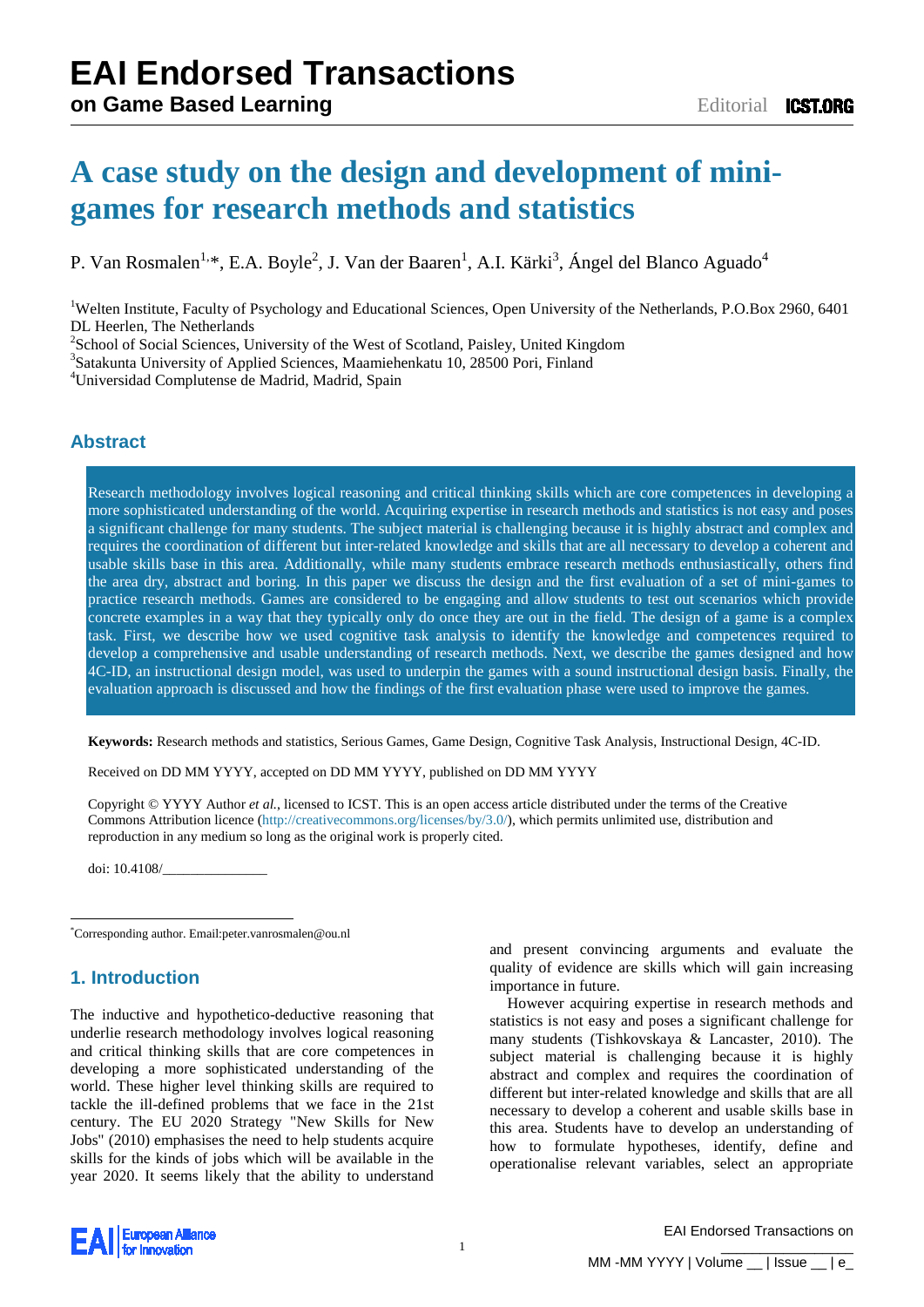design to examine links between variables, identify an appropriate sample of participants, identify relevant ethical issues, select informative and suitable methods of data analysis, collect and analyse data, and interpret and discuss the findings. It is also challenging for teachers to generate interest in the subject. While some students embrace research methods enthusiastically, others find the area dry, abstract or complex. Teachers are continually looking for new ways of making research methods and statistics more appealing to their students.

There is growing evidence in the literature that serious games can be an effective tool to support learning (Joint Information Systems Committee JISC, 2007). Nadolski et al (2008) suggest that the use of serious games can be a useful tool for Higher Education Institutions to develop and deploy, to enhance the student experience and to assist them in achieving the intended learning outcomes. One advantage of games is that they can bridge the gap between theory and practice by allowing students to test out scenarios which provide concrete examples in a way that they typically only do once they are out in the field.

The CHERMUG project [\(www.chermug.eu\)](http://www.chermug.eu/) was conceived against this background of finding more effective and engaging ways to teach research methods and statistics and the recognition that a games-based approach might be useful in this respect. It is clear that games are highly motivating which is considered a main determinant of effective learning (Keller, 1983). The engagement that games provide could be especially important in generating interest in this notoriously abstract and difficult subject area. More importantly however, games offer activities that are highly consistent with modern theories of learning which emphasise that learning will be more effective when learners are actively engaged in carrying out activities that require both knowledge and skills and that reflect the kinds of realworld problems that are typical in that subject domain (Boyle, Connolly & Hainey, 2011). Learning will also be assisted when learners tackle a variety of problems from different perspectives that require them to use their knowledge in slightly different ways and where learners have access to support from more able individuals. Games have the potential to provide such activities, which will help the learner develop a usable knowledge base that they can deploy to solve real-world problems.

Despite the phenomenal growth of interest in serious games, there is still little systematic guidance concerning which kind of game is better for which purpose and so developing a game can be quite an experimental process. In developing a game for supporting complex problem solving, careful consideration needs to be given to the subject discipline, the content area, the player and the needs of the players in learning about the content area, pedagogy, the affordances of games and matching games to desired learning outcomes.

This paper presents a case study of the CHERMUG project which aimed to design a game for teaching research methods and statistics to nursing and social science students in a systematic way. The CHERMUG game design tasks included a literature review (Boyle, Manea, & Karki, 2013), a stakeholder and user requirements analysis (Boyle and MacArthur, 2013) and a cognitive task analysis (Boyle et al, 2012). This paper will describe different aspects of the game design and development in detail in the hope that it will be useful in helping others to think about issues that need to be tackled in developing games to support complex problem solving. We will focus in particular on the CTA carried out and explain how the results of the initial activities (literature review, user requirements analysis and CTA) were then used in the design and implementation of the game.

The literature review (Boyle, Manea, & Karki, 2013; Boyle et al, submitted), carried out around games, animations and simulations, could identify only a handful of papers reporting any empirical evaluation of games to teach research methods and statistics. Even fewer attempted to teach a full research cycle, with most concentrating on a specific stage. Operation ARA (Halpern et al, 2012), Martian Boneyards (Asbell-Clarke et al, 2012) and Ramler and Chapman's (2011) use of Guitar Hero are games where players had to propose a hypothesis, look for evidence and evaluate whether the evidence supported the hypothesis. The relative lack of games probably reflects the recent interest in the use of games for learning and the complexity and interdependence of knowledge in this area which may be difficult to gamify.

The user requirements analysis (Boyle and MacArthur, 2013) confirmed that, although at present there was little use of serious games, both higher education nursing students and staff in the collaborating countries were open towards the use of digital games as a component of a blended learning approach to teaching methods and statistics.

# **2. Cognitive Task Analysis (CTA)**

A major constraint in introducing games into the curriculum is identifying the relevance of the game to the curriculum (Kirriemuir and McFarlane, 2004). A first step, therefore, in developing a game to support students in learning in specific curricular areas is to identify the skills and competences required. A technique which has been developed to help analyse the higher level cognitive functioning required in tackling complex tasks is Cognitive Task Analysis (CTA). CTA is defined as "the extension of traditional task analysis techniques to yield information about the knowledge, thought processes and goal structures that underlie observable task performance" (Chipman, Schraagen and Shalin, 2000, p. 3). CTA is typically carried out when knowledge about how a task is performed is uncertain.

On one level the knowledge which is required in developing an understanding of research methods and statistics is quite well known and is presented in many textbooks on the subject. What is not so certain however is the best way in which to present this knowledge to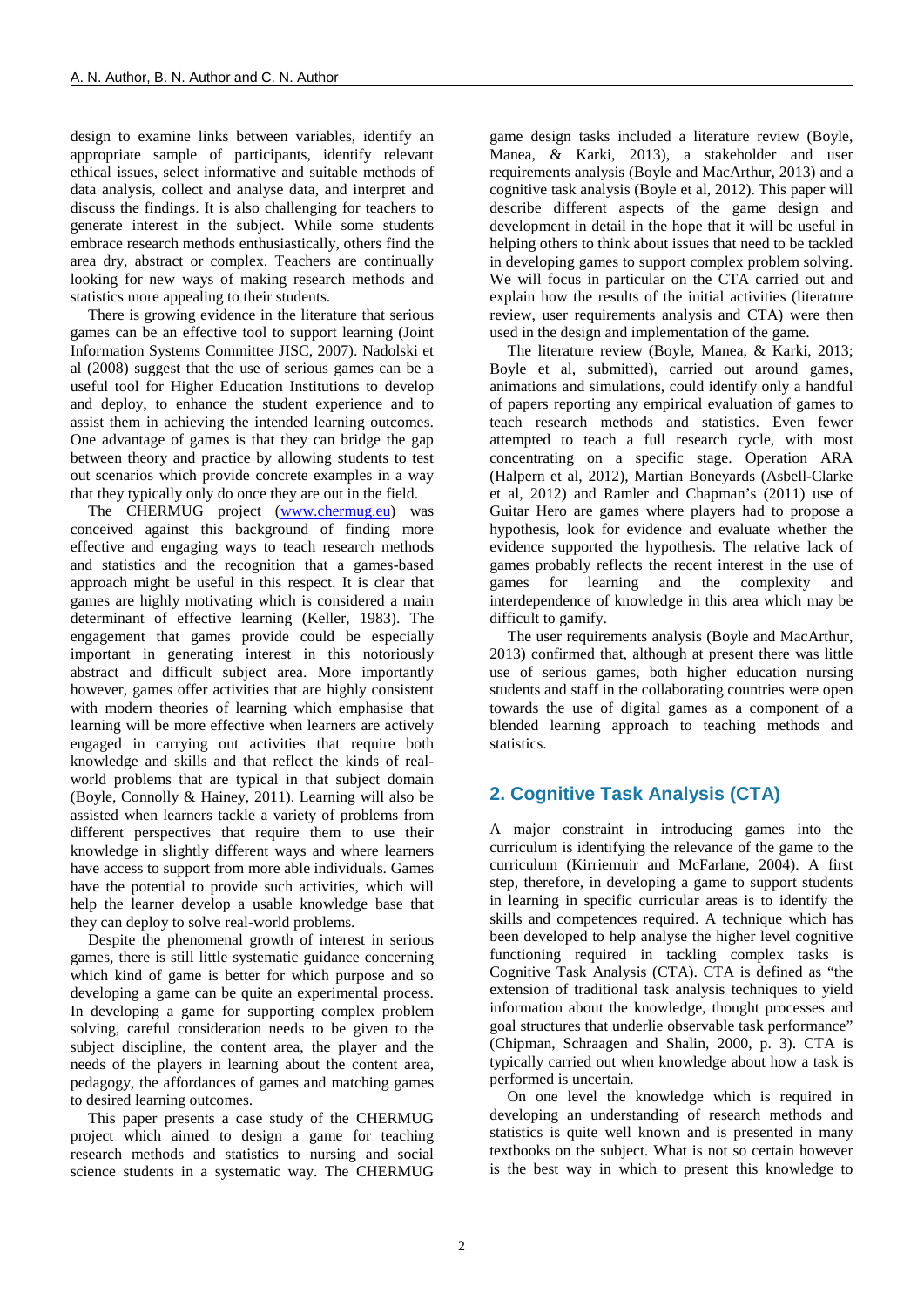students. Lovett (1998) argued that CTA can help in describing the curriculum to be taught and decomposing the curriculum into the knowledge and sub-skills that students must learn. Lovett applied CTA to exploratory data analysis in statistics.

In CHERMUG, CTA was used to identify the cognitive skills, knowledge and competences required by students, to look at the way in which these are typically taught and the problems which students mostly experience in acquiring a comprehensive and usable understanding of research methodology and statistics.

In a period of 6 weeks 13 interviews were carried out (Boyle et al, 2012; Boyle, Van Rosmalen and Manea, 2013). The interviewees were selected based on their knowledge of and involvement with teaching research methods and statistics. Faculties covered included Nursing and Medicine, Social Science, Psychology, Learning Sciences plus one expert who advised and supported several faculties. The experts were spread over universities and professional universities, some of them covering both. The experts consulted were located in British (7), Dutch (3) and Romanian (3) higher education institutions. The participants received a briefing sheet in advance of their interview, providing an outline of the aims of CHERMUG project and the objectives of the CTA. Given the variety in participants' backgrounds, the briefing sheet also included a description of the different stages in the research methods cycle (research question, data collection, data analysis and discussion & conclusion) and a short description of three papers (Asbell-Clarke et al, 2012; Hummel et al, 2011; Hulshof, Eysink & de Jong, 2006) about games which had been identified as relevant either to the content area of the game or to the possible design of the game. The participants were asked in the semi-structured interview about their views on teaching research methods and about the research cycle as a reference point.

Overall, research methods are seen as a complex and challenging topic for students. A fundamental difference in perception between universities and professional universities concerns what level of competence or skills is expected with regard to research methods. The position taken by professional universities varied between 'being able to understand research methods' or 'being able to assess research papers in function of evidence based practice' to 'defining and executing a research plan'; it was expected that parts of the cycle, in particular the use of statistics, would be actively supported by a supervisor. Universities, on the other hand, in principle do expect that students can define and execute all steps of a research plan. Importantly for the design of the game, the research cycle presented was generally accepted by staff as providing a useful framework for presenting research methods to students. The most important suggestion shared by the respondents was that the teaching method should provoke research interest. Maybe the most important aim in teaching research methods is trying to increase student motivation and get them excited about research and interested in being part of the research community. Other suggestions mentioned are:

- **Challenge students** in their question definition and research design & show the dependencies of the full research cycle.
- **Experience the difference in research methods: qualitative or quantitative**. Several respondents suggested that it would be useful to illustrate differences between and advantages and disadvantages of qualitative and quantitative approaches.
- **Experience by being part of the experiment.** While an abstract dataset might be easier to apply across different domains, a 'personalised' dataset might be more appealing and intuitive.
- **Visualise**. Several respondents mentioned the potential of a game-based approach in helping students to visualise data: "To include in the game perspectives to enable 'understanding before analysing' data e. g. looking at extremes, making use of graphical representations as part of the process to get a global understanding of the data before making use of evaluative statistics."

Finally, a general conclusion was that, even more than expected, our target audience is extremely heterogeneous. There are different demands with regards to research methods depending of university type, country and domain. Nevertheless, beyond being clear about prerequisites, respondents did not appear to view the level of expertise at which the game was targeted as a problem. While initially it was thought that the game should be targeted at beginners, it seems that even a beginner's level could potentially be useful for students at all stages. The complexity of research methods and statistics suggests that even experts have areas where they might find it useful to revise their understanding.

# **2. The CHERMUG mini-games**

# 2.1. Global Design

The CTA together with the results of the literature review and the requirements analysis resulted in a set of initial directives. The games should be targeted at beginners and be most useful for students who are taking an introductory module on research methods (or alternatively as a refreshment for more advanced students). The learner should only need a basic understanding of terminology and concepts used before the games can be played. The games should require no IT skills on the part of the tutor or the students, beyond being able to operate a web browser. Finally, the games should in particular raise interest in research methods and focus on two topics i.e. the research methods cycle and the distinction between qualitative and quantitative approaches to research.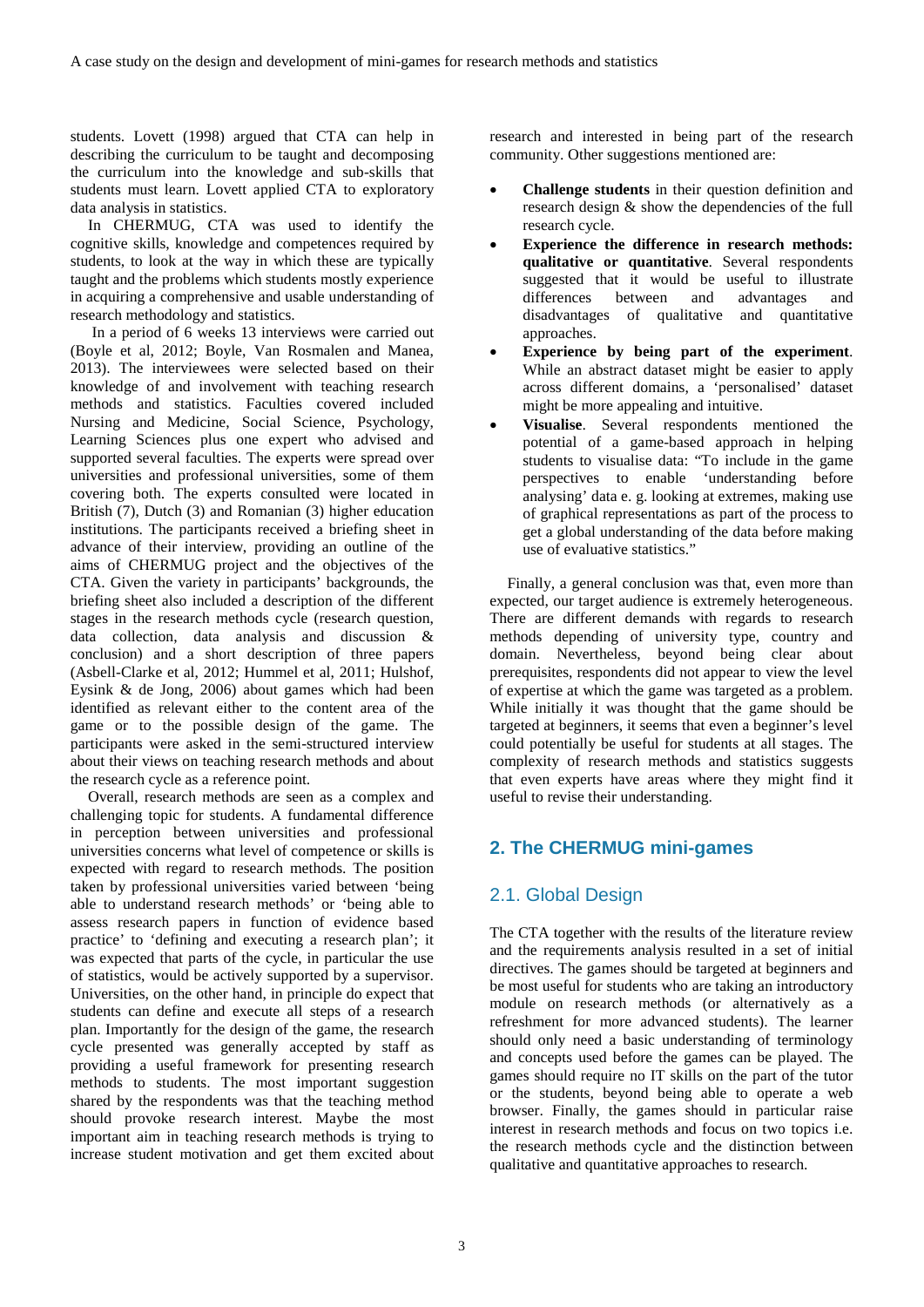Designing a serious game, however, is a complex operation and despite the growth of interest in serious games, there is still little systematic guidance concerning which kind of game is better for which purpose and how to assure a game fits the instruction required. The complexity of the field is clearly illustrated by, for instance, Connolly, Boyle, MacArthur, Hainey, & Boyle (2012) who in a recent review study classify games on genre, subject discipline and intended outcome. As a result, for developers the design and development of a game and for instructors the selection and application of a game can be quite an experimental process.

Only recently, there exist a number of frameworks which attempt to integrate the knowledge and experience with regard to education, games and software (see e.g. Harteveld, 2011; De Freitas et al, 2010; Pernin et al, 2012). These frameworks are important tools to assist in the design of serious games. However, they are as yet not fully matured nor investigated as, indirectly, shown in the limited evidence on the effectiveness of serious games and the apparent difficulty in assessing the educational merits of serious games (Connolly et al, 2012). Moreover, these frameworks do not necessarily fit with the background of teachers.

### Table 1. The CHERMUG mini-games divided by their task classes and topics

| Task class (Topic) / Level             |                                                              |                                      |                                        |
|----------------------------------------|--------------------------------------------------------------|--------------------------------------|----------------------------------------|
|                                        | Oualitative                                                  | Ouantitative<br>(Chi-square)         | Ouantitative<br>$(T-test)$             |
| Level                                  | Main<br>differences<br>between qual.<br>& quant.<br>Analysis | Gender &<br>reward                   | Nationality &<br>Mediterranean<br>food |
| Level<br>$\mathfrak{D}_{\mathfrak{p}}$ | Simulating a<br>quantitative<br>research study               | Exercise<br>program $\&$<br>drop-out | Gender &<br>protein<br>consumption     |
| Level<br>3                             | Writing to a<br>journal                                      | Media<br>consumption<br>& obesity    | Type of diet $\&$<br>weight loss       |
| Level<br>4                             |                                                              | Skipping<br>meals $\&$<br>obesity    |                                        |
| Level<br>5                             |                                                              | Nationality &<br>body image          |                                        |

Generally teachers have insufficient knowledge about games and their beneficial usage in classrooms (NFER, 2009). Educational games are considered fundamentally different from prevalent instructional paradigms (FAS, 2006). Williamson (2009) reports an urgent need for the training of teachers both at the initial training stage and the stages of continuous professional development, to pursue a better understanding of how to use games in their class-rooms as well as understanding the implications of games as cultural forms of young people's lives. The general impression is that games require complex technologies and that games are difficult to organise and

to embed in a curriculum (Klopfler, Osterweil, & Salen (2009). The latter is of importance since the use of ICT, and games in particular, only tends to be successful if it closely fits with the existing teaching practice (Vier in Balans Monitor 2012, 2012).

A way to support the game design and to support the application of a game would be to build upon a proven framework which integrates a sound instructional foundation, fits with teachers' experiences and fits sufficiently with existing game principles. Huang and Johnson (2009) propose using the 4C-ID model. The underlying assumption of the 4C-ID model (Four Component Instructional Design) is that complex learning can be designed with the help of four interrelated components (Van Merriënboer, & Kirschner, 2012):

1. **Learning tasks**. Authentic, whole tasks preferably based on real-life tasks and organised in task classes with variation and increasing complexity.

2. **Supportive information**. Information that is supportive to the non-recurrent aspects of the tasks and explains how a domain is organised. This information is always available.

3. **Procedural information**. Information that is prerequisite to the recurrent aspects of tasks and instructs how to perform the routine aspects of a task. This information is available just-in-time and typically, stepwise will fade out when exercising with new tasks.

4. **Part-task practice**. Additional practice for routine aspects of learning tasks that require a high level of automation.

Together, the overall design focus is on the integration and coordination of different levels of learning tasks and as such fits very well with existing game design practice. Recent studies (Lukosch, Van Bussel & Meijer, 2012; Enfield, 2012) confirmed the applicability of the model for game design and their embedding in education. Giving the findings discussed above, the 4C-ID model was used to shape the global design of the CHERMUG games applying 4C-ID in the following way:

• **Authentic tasks**. A set of mini-games (table 1) was designed each based on an authentic and complete task dealing with a research problem starting from a global introduction and hypothesis to the discussion of the findings. Mini-games were chosen because they should fit easily into the curriculum and they should allow to quickly go through the main challenges of research thus helping to increase student' motivation and get them excited about research. The literature review suggested that teaching research methods and statistics is more successful when it is taught with content and examples which are relevant to the student and are grounded in real-life examples. The broad area of obesity was selected as a topic of general interest, in particular, to nurses and social scientist. There are many variables which are relevant to and impact on obesity and informal piloting in a class and with friends suggested that most lay people could quickly generate several factors which are related to obesity.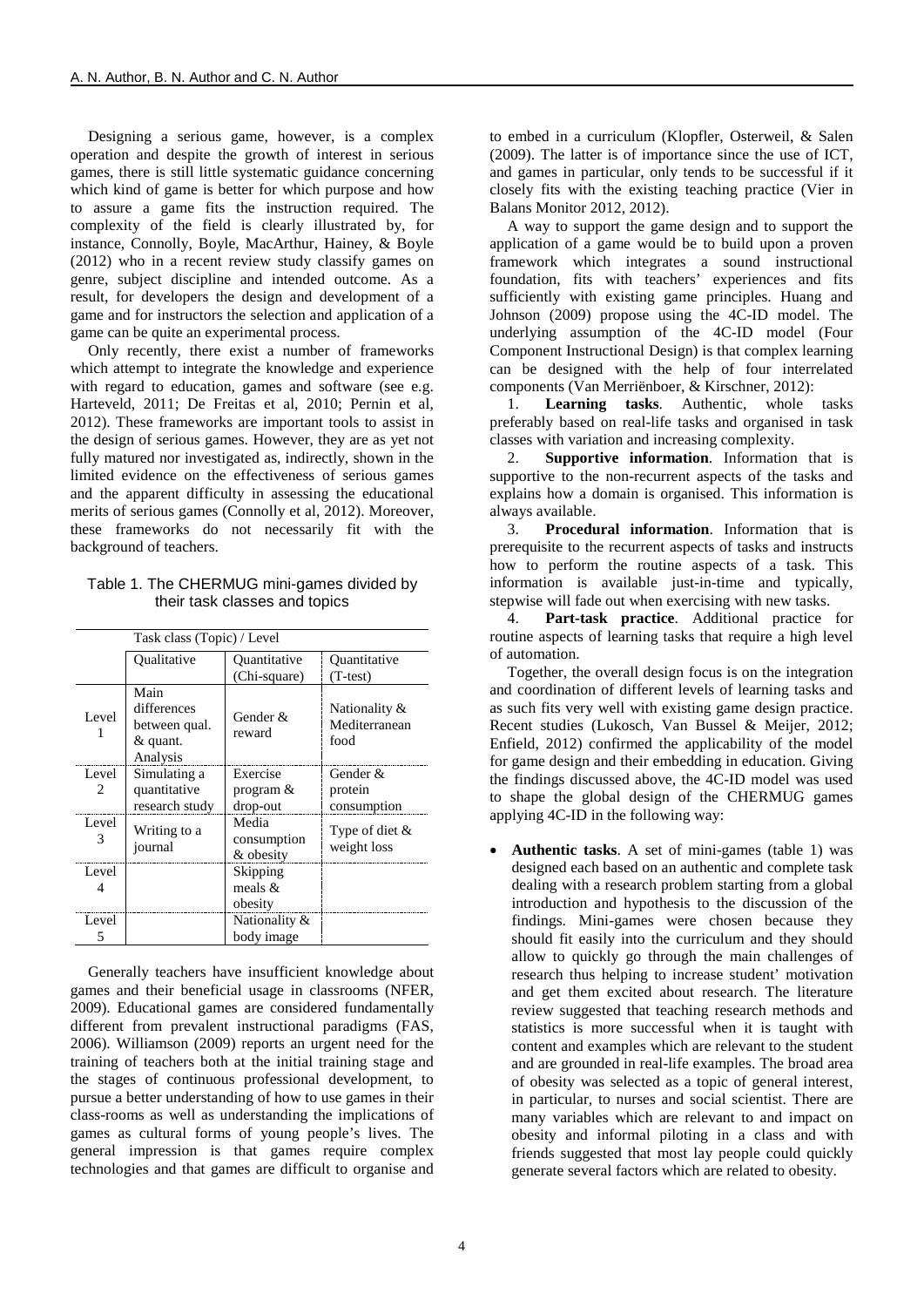- **Task classes, variation and increasing complexity in task classes**. CTA and requirements analysis indicated the importance of having access to practice with quantitative and qualitative research. For quantitative research two task classes were designed of similar intrinsic complexity, the first one for research problems to be addressed with a chi-square and the second with a t-test. To ease the use of the games all games follow a similar pattern, the games incrementally becoming slightly more complex (see table 1 levels) within their task class. The qualitative games are covered with only one task class with three games dealing with typical qualitative research scenarios. The first game introduces the student to qualitative research by studying the main differences between qualitative and quantitative research. In the next two games the students work through a simulated qualitative study. The three games become stepwise more complex starting with immediate feedback after each action on level 1 to only game completion feedback at level 3.
- **Supportive and procedural information**. 4C-ID proposes to progressively decrease the guidance for consecutive tasks in the same task class. However, since most of the games only take 10-15 minutes supportive information is expected to be offered in advance. Moreover, any procedural information required is implicit through the rigorous structure chosen for the games. The games themselves merely focus on the exercise offered. The students can replay a game, if they need more practice, or can skip a game, if they need less practice.
- **Automation of selected part-tasks**. The games do not focus on automation of selected part-task of the research cycle. At the beginner level aimed for, it was seen as not desirable to focus on any part-task in particular. The games do, however, each follow the four main parts of the research cycle. Games of the same kind repeat the same issues such as identifying the key variables for the study from the scenario, select the design (experimental or correlational), formulate the null hypothesis and interpret the statistical test for the quantitative games or select the appropriate methods and samples and carry some qualitative coding for the qualitative games.

# 2.2. Game Details

### **The Quantitative games**

In designing the details of the games (see fig 1 and 2) a careful balance had to be maintained between providing the students with enough information and giving them too much information. The games were based on a series of examples where similar questions had to be asked for each example and players had to make decisions for that example. Each example was introduced via a scenario which provided a brief description of a specific research question, participants and variables and the player is

guided through the sequence of activities relating to the varied issues which need to be considered in relation to that hypothesis. The decisions were interrelated and had to be considered in parallel. There was not necessarily a correct order in which the decisions were made, although the games led players through the issues in a specific order and players had to make decisions. The intention was that through repetition of the sequence of operations players will pick up the issues which need to be considered. The sequence of activities in the quantitative game was as follows:

- The player reads the scenario
- The player decides whether the design for that study would be experimental or correlational
- The player formulates the null hypothesis for that study. This is implemented via a drag and drop exercise.
- The player identifies the variables (fig 1) and level of measurement of these variables. This is implemented via a hangman game mechanism.
- The player identifies the correct raw data set from a choice of two
- The player identifies correct data summaries (tables and graphical representations)
- The player identifies and interprets the correct statistical test

The two latter stages are implemented by a series of questions structured into a tic-tac-toe (fig 2) game mechanics.



**Figure 1.** An example of identifying the main variables of a study.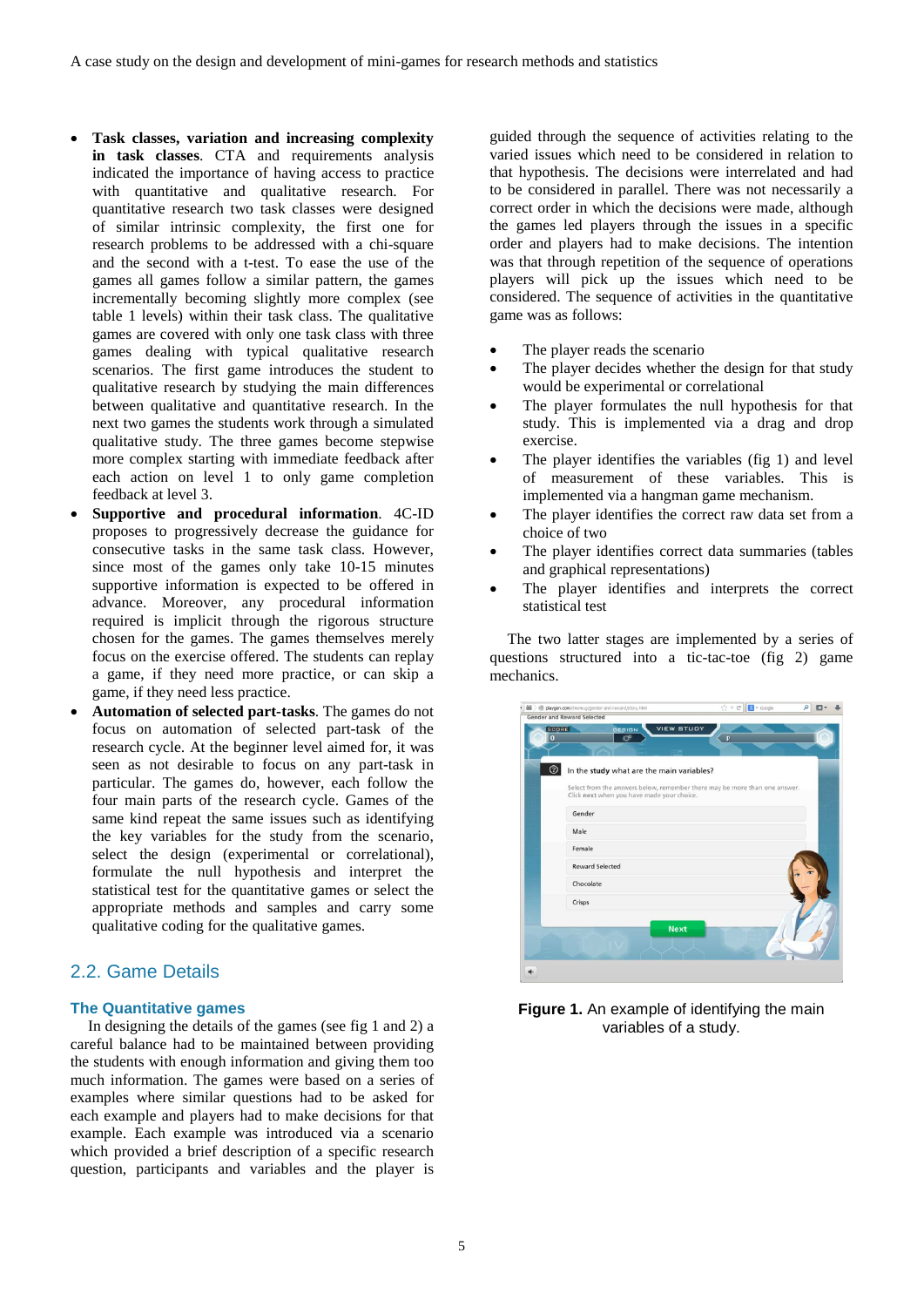

**Figure 2.** An example of the tic-tac-toe game mechanics.

### **The Qualitative games**

The qualitative games are a set of connected games, the student has the challenge of being accepted in a research group. Level 1 represents how the student prepares for an "aptitude test" for a job in a Research Group for Weight Studies; Level 2 represents the "aptitude test" itself where a qualitative study is simulated assisting the student in that process; in Level 3, the student has to demonstrate the previously acquired skills in working together with the research group team members. The game gives immediate feedback in level 1, general feedback in level 2 and at level 3 only feedback at completion of the game.



**Figure 3.** An example of differences between the qualitative and the quantitative approaches.

In level 1 the student has to learn the main differences between quantitative and qualitative studies emphasizing the specific features of qualitative analysis. This level presents exercises where the student learns to distinguish between qualitative and quantitative datasets, to identify differences in terms of theoretical underpinnings, methods, the kind of data collected and the kind of analysis. The feedback provided by the game in level 1 is immediate: the game informs about the correctness of the responses after each attempt and does not allow to continue until the student answer each question correctly.

At level 2 students are presented with a specific research question and background to the study and they are supported as they carry out a sequence of activities which are typical of the qualitative approach. The objective is to show the player the steps and methods to be followed in qualitative research by allowing them to experience these. This level focuses on issues in sampling and data analysis. Sampling is an important issue in qualitative analysis and the sampling activity was designed to reflect the idea that in selecting the sample for a qualitative study careful consideration needs to be given to the size, quality and representativeness of the sample. The sampling part presents different options allowing the students to design their experiment:

- Selecting the methods to gather data
- Deciding how and where the data will be collected
- Deciding the number of people who will participate in the study and their characteristics

The qualitative coding exercise is a key activity with respect to qualitative analysis. In this activity players are provided with participants' verbal statements about a specific topic (food preferences) and a number of predefined categories and the goal for the players is to classify the statements according to the appropriate higher level categories. Figure 4 shows an example of the data ("I personally consider weekend(s) more of the party time for lunch and what I mean by party time is like maybe pizzas, hot dogs, and hamburgers and maybe ribs sometimes") and the higher level categories (the child, the food, parent, and context of time) to which players have to assign data. Players are given eight data items to code and are given feedback about the correctness of their responses.



**Figure 4.** An example of the data and categories for the coding activity.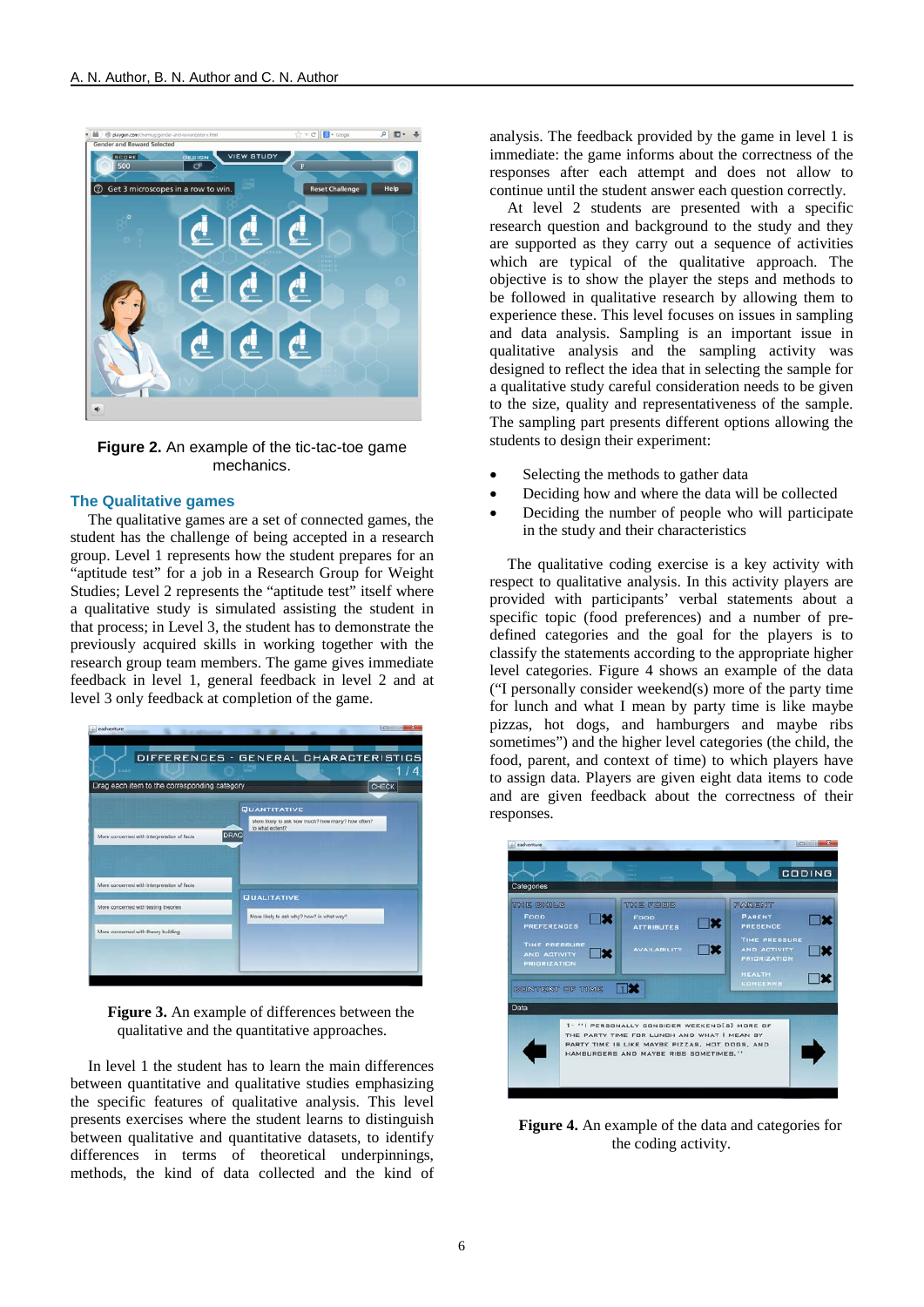Level 3 is similar to level 2 in that players are presented with a research question and background to the study and have to make decisions about sampling and carry out data analysis. This level is more exploratory and game-like in that students are not provided with feedback until they have completed the game. The game uses the narrative of sending a paper to a journal: the author prepares the paper and sends it to the journal, then receives feedback and send the paper back to the journal until the reviewer decides the paper is ready to be published.

# **3. Evaluation Phase 1**

The evaluation was carried out in 3 different phases. The first two phases were formative and aimed to assess the usability of the games and collect suggestions for improvements, the third phase was summative and aimed to assess to what extent the games did achieve their goals. Different cohorts of staff and students were involved in each phase (Boyle, McGregor, & Manea, 2014).

- Phase 1 was the preliminary testing of the initial game prototype and involved a small number serious games experts, research methods experts and teacher trainers. Elements of the games were still changeable at this point.
- Phase 2 was the usability phase and involved nursing and social science staff involved in teaching research methods and students taking research methods modules. Surface elements of the games were still changeable at this point.
- Phase 3 of the evaluation was a more rigorous evaluation designed to establish whether the use of the CHERMUG games engages students and helps them to learn about research methods and statistics.

In this paper given the focus on the design and development we will direct the attention on the phase 1 evaluation. For phase 1 volunteers were recruited from serious games experts, research methods experts and teacher trainers at three of the partner sites. In total 13 persons responded to participate in the evaluation of which 5 serious game experts and 8 research methods experts or teacher trainers.

The main objective of the evaluation was to get qualitative feedback on how well the games supported the intended learning outcomes and to get input on how to improve the games. The evaluation was done in a period of 8 weeks. Starting with the first version of the games to the more or less final version, since the evaluation findings were, if possible, incorporated in the games as they emerged.

At each stage, the participants were asked to play one or more of the games. Following the game play they were either interviewed to respond on the games played or they were asked to fill out a questionnaire with some general demographic information and a set of questions related to

usability of the games, including questions about the ease of access, game structure and user interface, the usefulness of the games including questions like "this is a nice way to learn about research methods" and "I really learned something" and to what extent the games are motivating including questions such as "the game play is motivating and challenging" and "I would like to be offered more games alike the ones used to support my learning". Finally, part of the questions related to the strong and the weak points of the game, suggestions and errors and their overall impression of the games.

# **4. Results**

The findings of the phase 1 evaluation centred around the central questions of importance at this stage i.e. usability, usefulness, motivating, strong and weak points of the games and any errors, technical or content wise. During the 8 weeks of the phase 1 evaluation, the feedback, following the improvements implemented, stepwise changed. In the first prototype the participants had sometimes to endure problems due to browser or browser version specific errors or game specific implementation errors. Stepwise the games became more mature and in line with this the focus of the feedback changed from reports on problems identified to opinions on the usefulness of the games and to what extent they were seen as being motivating and could be improved. This aligned well with the scores of the 2 groups that used the questionnaire. Overall, the first group (5 respondents) was slightly positive (average score 2.8 on a five point scale), the second group (2 respondents, 4 weeks later) was much more positive (average score 2.1). Though the overall appreciation was positive many and critical remarks were made. The comments of all 13 respondents are summarised below.

**Usability**. As mentioned above the first series of comments mainly targeted malfunctioning of the game. At a later stage the comments did largely focus on possible/necessary improvements. A comment returning in the feedback of a substantial part of the evaluators was the need for a more concise introduction to the exercises in the games ("Overall we need more instructions"). The ease of use was too much depending of the skills of the user. One other comment regularly returning was the need for better navigation facilities e.g. being able to go back in the game or at least to get access to the scenario of the game and the choices made and the remark that it would be better to be more consistent between the games in fonts and game graphics.

**Usefulness**. Many of the comments regarding the usefulness discussed the details of the games at the content level. This ranged from differences in view on the design e.g. some of the questions did not fully fit the research scenario ("At least one or more of the questions were not representative of the research article") to issues such as whether or not it is essential to have the coding categories to be defined by the students themselves ("you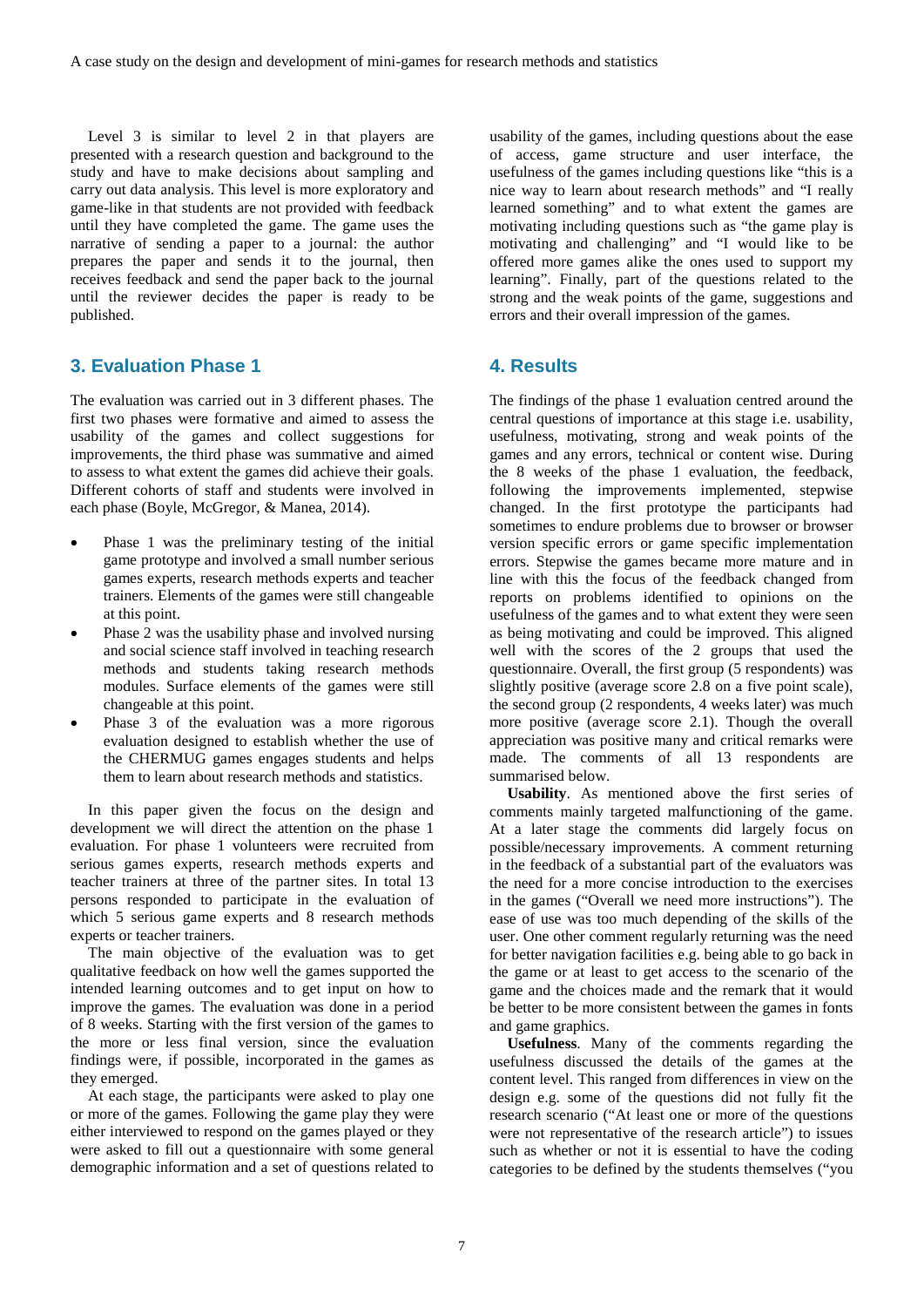would not have the thematic categories and would get the students to make up the categories") and the comment that if targeting at beginners the knowledge required to play the games should be clear in advance or be part of the games ("Terminology is not always clear for beginners"). Related to this it was commented that on many places more elaborate feedback was desirable. Another comment, in particular important for the possible use of the games in teaching, is the statement that "the game is more about rehearsal, repetition and testing than about instruction". Many of the evaluators expressed the same vision in similar words.

**Motivating**. In general the games were perceived well ("These games are good ways to teach statistics. They are interactive and the cases are realistic."). However, there were also critical remarks with regard to game experience ("It is more a multimedia exercise as a game"). Additionally, the game experts did classify the games more like instruction with game elements than as games and, related to this, the score mechanism was described as "the rewards are not content related".

**Strong and weak points**. The strong and weak points mentioned related to the comments given above. Weak points raised were the need to give more instructions or references and more elaborated feedback. Strong points mentioned were the overall obesity case. It seemed relevant, and quite easy for a broad audience. Additionally, the games were perceived as useful to practice and as a formative test.

# **5. Discussion and Conclusion**

Acquiring expertise in research methods and statistics is not easy and poses a significant challenge for many students. The way to teach it and the required subject material, though being a fixed topic in curricula, is in noway standardised between universities within or between countries. The CTA analysis carried out enabled us to identify the expectations, differences and overlaps in teaching research methods and statistics. Within the differences, it conveniently showed that the experts agreed that all phases of the research cycle are equally important in a first introduction and that both quantitative and qualitative research are seen as important. Together with the results of the literature review and the user requirements it resulted in a set of 11 mini-games which can complement existing methods or be used as refreshment exercises for more advanced students. Notably, the 4C-ID model guided us to set up each game as a complete task covering all aspects of research in one realistic context. The adoption of the 4C-ID model did help us to prepare the global design of the games in an educationally sound way. Since we did not compare the use of 4C-ID with other methods, we can only state that it was a welcome addition to assist in the design of our relatively simple games. The guidelines proposed did easily fit, however, research focussed on this aspect is required to be able to decide to what extent 4C-ID is suitable for the design of various kinds, including more complex, serious games.

Generally, the phase 1 evaluation pointed out that the proposed games were accepted. However, many small and bigger issues were raised. Most of the comments were dealt with either within the games or outside the games e.g. by making supportive materials including a teacher and student guide and clear guidelines and the knowledge required to play the games. The errors revealed were addressed, moreover, a large part of the suggestions was taken into account including e.g. the navigation facilities were improved, the scenario underlying each game was made accessible throughout the games and graphics and fonts were aligned. Some comments remained unaddressed or partly unaddressed, the feedback was improved but the amount remained rather minimal and no references to external learning resources were added. The reason was not to interrupt the flow of the exercises too much. Also the game play remained untouched. The advantage of having a set of small and easy to use simple games was in our perspective more important than having a few much more complex and elaborated games.

Meanwhile, phase 2 and phase 3 of the evaluation have been carried out. The phase 2 evaluation with more than 500 students in three countries confirmed the results of the phase 1 evaluation. The phase 3 evaluation was a more rigorous evaluation designed to establish whether the use of the CHERMUG games engages students and helps them to learn about research methods and statistics. Over 400 students in 4 countries used the games or an alternative. The first results are promising and a detailed analysis of the results is underway. In line with this the partner institutes have made the games available to their students as additional exercise material. Moreover, the games and supportive materials have been publicly released (for more information see [www.chermug.eu\)](http://www.chermug.eu/).

### **Acknowledgements**

The authors would like to thank all CHERMUG staff and the staff who contributed to the design and evaluation. The present work was carried out as part of the CHERMUG project. This project is partially supported by the European Community under the Lifelong Learning Programme project nr. 519023-LLP-1- 2011-1-UK-KA3-KA3MP. This document does not represent the opinion of the European Community, and the European Community is not responsible for any use that might be made of its content.

### **References**

- [1] Asbell-Clarke, J., Edwards, T., Rowe, E., Larsen, J., Sylvan, E., & Hewitt, J. (2012) Martian Boneyards: Scientific Inquiry in an MMO Game. *International Journal of Game-Based Learning*, **2**(1), 52-76
- [2] Boyle, E. A., Connolly, T. M. & Hainey, T. (2011) The role of psychology in understanding the impact of computer games. *Entertainment Computing*, **2**, 69-74.